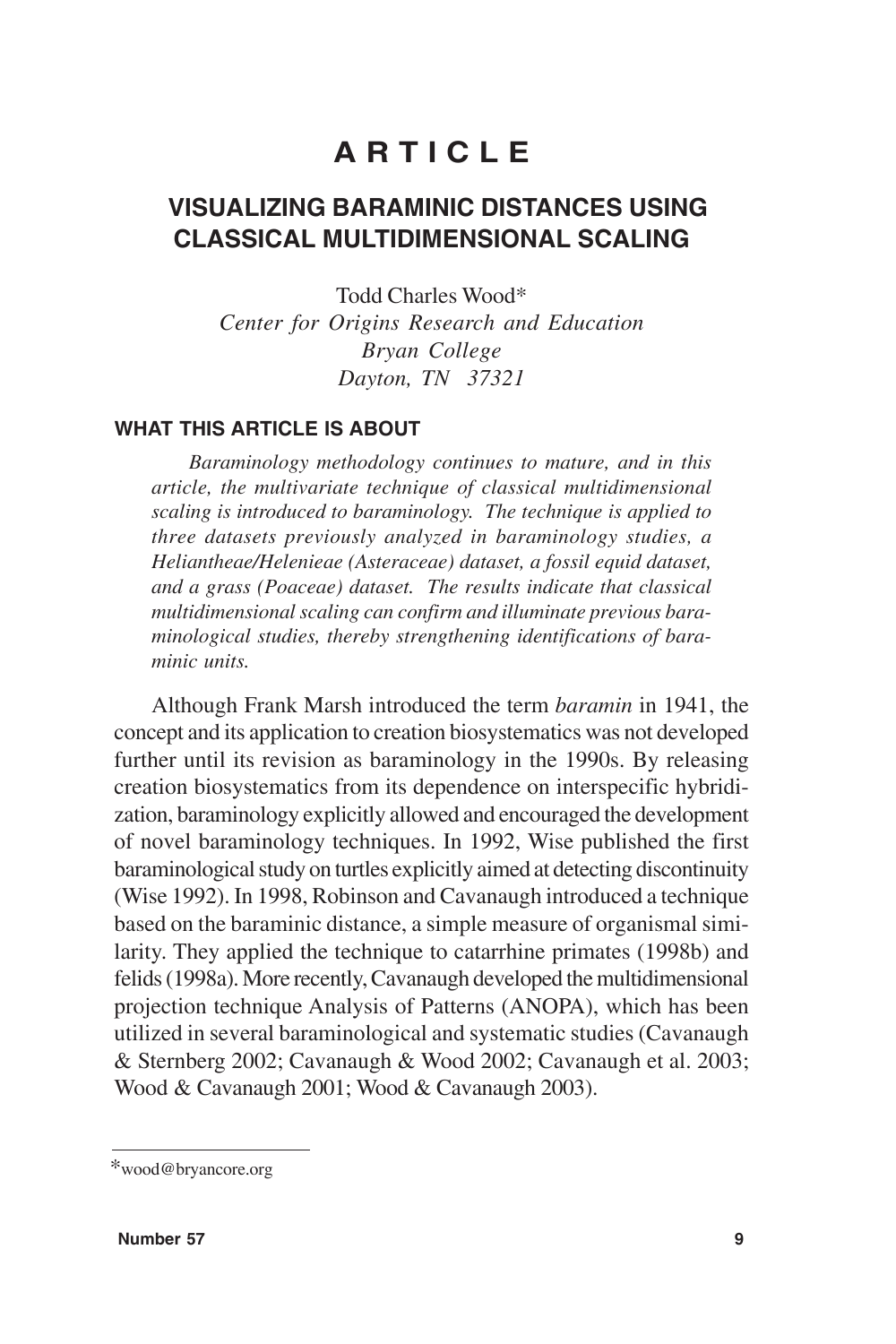Baraminic distance and ANOPA both utilize coded sets of characteristics that describe taxa of interest, such as could be used in a cladistic analysis. Baraminic distances are the number of characters in which two taxa differ, expressed as a fraction of the total characters analyzed. Baraminic distances between taxa can then be correlated by linear regression, yielding both a correlation coefficient and a probability. Significant positive correlation indicates taxa which are very close in character space, while significant negative correlation indicates taxa very far apart. Robinson and Cavanaugh (1998b) proposed that significant positive correlation indicates taxic continuity and significant negative correlation indicates taxic discontinuity.

Analysis of Patterns, in contrast, treats characters as separate spatial dimensions, with each taxon represented as a point in *n*-dimensional space, where *n* is the number of characters. ANOPA calculations then project the *n*-dimensional taxic pattern onto three dimensions, much in the same way that light projects shadows of three-dimensional objects onto two-dimensional surfaces. The three-dimensional taxic pattern of subtribe Flaveriinae is a trajectory structure, implying that the taxa belong to the same baramin (Wood & Cavanaugh 2003). The 3D ANOPA analysis of results on a dataset of fossil equids matches closely the inferred phylogeny of family Equidae and correlates with the stratigraphic appearance of the taxa (Cavanaugh et al. 2003), strongly implying that the equids belong to a single baramin.

Statistical baraminology methods have the potential to overcome limitations of other creationist systematics techniques. Marsh's hybridization-based method (Marsh 1947), although adopted and applied by German creationists (Scherer 1993), cannot be applied to asexual or fossil organisms or to organisms that are not known to hybridize (Scherer 1998). In contrast, statistical baraminology methods have been successfully applied to fossil equids as noted above (Cavanaugh et al. 2003). Further, studies of groups with few known hybrids, such as the felids, have been conducted (Robinson & Cavanaugh 1998a) and are currently underway. As a result of these developments, creationists can apply their own systematics methods to the full diversity of life for the first time in history.

Statistical baraminology methods also have their drawbacks. For example, Robinson and Cavanaugh (1998b) found significant, positive baraminic distance correlation between humans and primates when using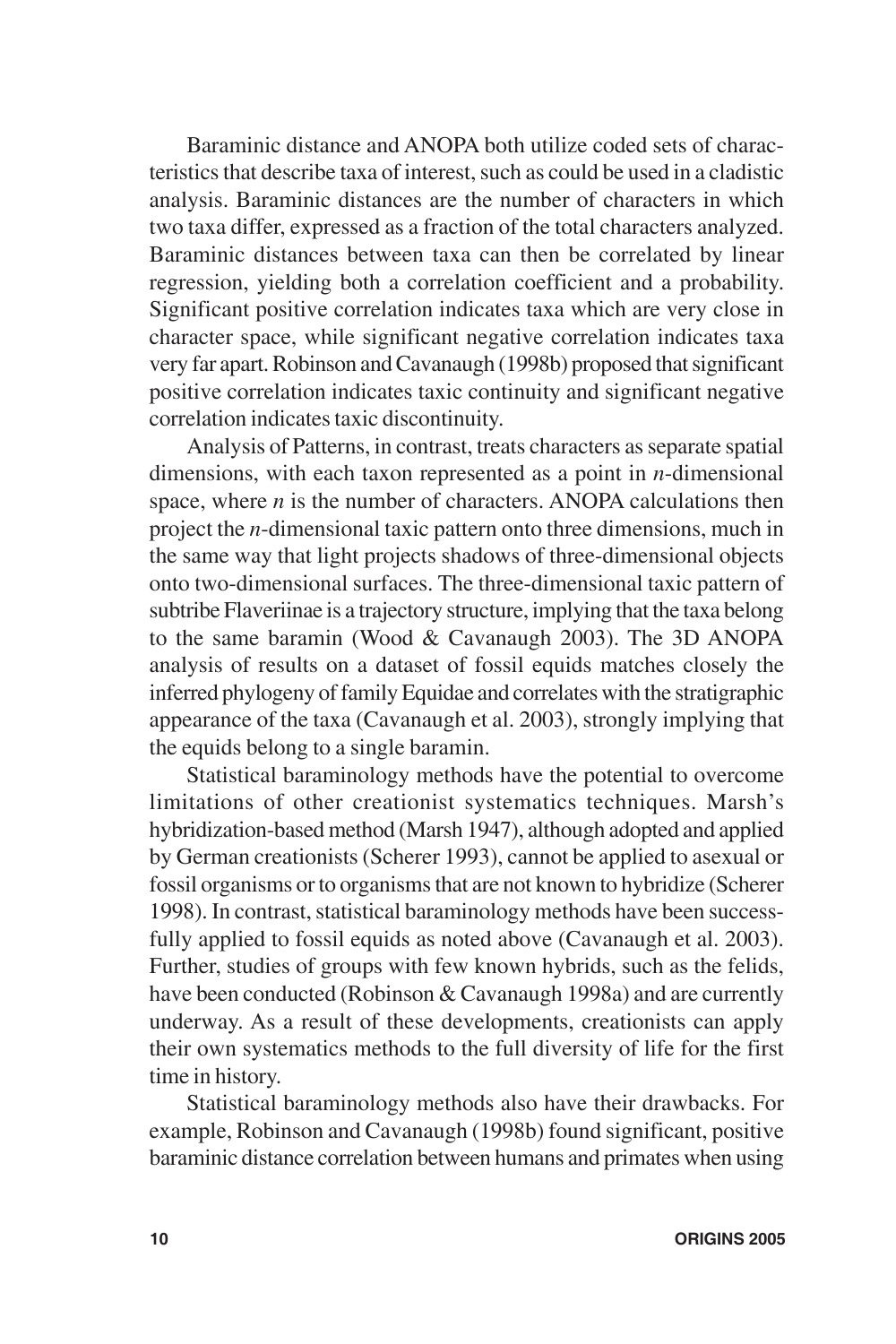molecular data. This violated their proposal that significant positive correlation indicated taxic continuity. Wood (2002) found a similar phenomenon when analyzing morphological and molecular datasets of the grasses. Significant negative correlation could be detected only with the morphological dataset but not with the molecular dataset of the same taxa. Wood interpreted his results and those of Robinson and Cavanaugh to indicate that discontinuity and continuity should be detected holistically, without an overrepresentation of a single type of characters (e.g., molecular).

Even with morphological character sets, ambiguous patterns of negative and positive correlation have been found. Cavanaugh et al.'s (2003) analysis of a fossil equid dataset revealed positive correlation that linked *Hyracotherium* to *Equus* through two other taxa (*Hyracotherium* is positively correlated with *Mesohippus*, which is positively correlated with *Parahippus*, which is positively correlated with *Equus*). *Hyracotherium* and *Equus* share significant negative correlation when compared directly. Cavanaugh et al. reasoned that contradictory correlation patterns (such as two taxa that could be positively and negatively correlated) could arise from a group of taxa that adopted an unusual shape, such as a line, in biological character space.

One approach to explain anomalous results of statistical baraminology methods is to utilize different methods on the same set of taxa. As Wood and Murray (2003) have argued, a plurality of methods applied to a single group should converge on the same baraminic identification and therefore provide consilient support for the baraminic membership. In practice, many modern baraminological studies have relied on multiple methods (Cavanaugh et al. 2003; Robinson 1997; Wood & Cavanaugh 2001), most notably ANOPA and baraminic distance correlation.

Because of the importance of methodological diversity, the development of novel baraminological methods should be encouraged. In this article, I apply the standard technique of classical multidimensional scaling (also called principle coordinate analysis) as a statistical baraminology method. Multidimensional scaling converts distance data for a given set of points into a set of *k*-dimensional coordinates, where *k* is a predetermined dimensionality. When applied to baraminic distances, a three-dimensional set of points representing the taxa can be generated and visualized using 3D viewing software. By revealing three-dimensional patterns, multidimensional scaling resembles 3D ANOPA. Whereas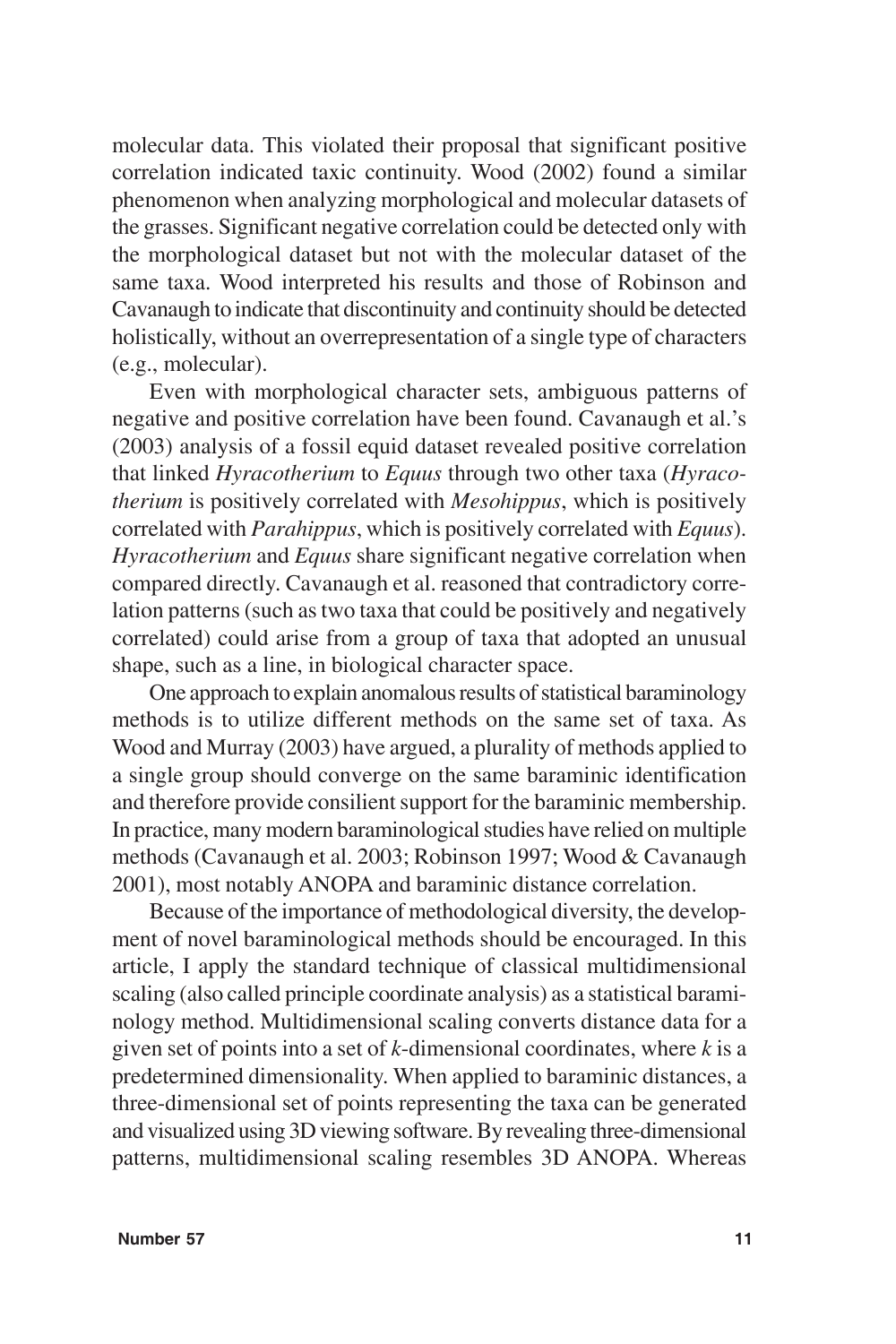ANOPA calculates 3D patterns directly from character data, multidimensional scaling requires baraminic distances to summarize character data. As a result, multidimensional scaling can serve as an independent verification of 3D ANOPA patterns, while also providing a novel means of visualizing baraminic distances.

#### **METHODS**

A full presentation and explanation of multidimensional scaling is beyond the scope of this paper. For a detailed discussion, see Cox and Cox (1994). Briefly, given a set of *n* objects, between each pair (*r*, *s*) of which is a measurement of dissimilarity  $\delta_{\mu}$ , multidimensional scaling seeks a *k*-dimensional set of points, each of which corresponds to one of the *n* objects and between which the distance in Euclidean space  $d_{\text{max}}$ is very close to the dissimilarity  $\delta_{rs}$ . Classical scaling begins with Euclidean distances as dissimilarities and recovers a set of points for which  $d_{rs} = \delta_{rs}$ .

 $\frac{1}{n}\sum_s a_{rs}^2$ ,  $a_{rs} = \frac{1}{n}\sum_r a_{rs}$ ,  $a_{rs} = \frac{1}{n}\sum_r \sum_s a_{rs}$ . Calculate eigenvalues  $\sum_{s} a_{rs}^{\dagger}, a_{s} = \frac{1}{n} \sum_{r} a_{rs}$  $a_r = \frac{1}{n} \sum_s a_{rs}$ ,  $a_{rs} = \frac{1}{n} \sum_r a_{rs}$ ,  $a_r = \frac{1}{n} \sum_r \sum_s a_{rs}$ and eigenvectors of **B**. The matrix **X** of *k*-dimensional coordinates is then calculated as  $\mathbf{X} = \mathbf{V}_k \mathbf{L}_k^{\nu_2}$ , where  $\mathbf{V}_k$  is a matrix of the first *k* eigenvectors and  $\mathbf{L}_k^{\nu_2}$  is a diagonal matrix of the square roots of the first *k* eigenvalues. When **D** is a matrix of Euclidean distances, the *k*-To calculate *k*-dimensional coordinates given a matrix **D** of dissimilarities  $d_{re}$  using classical scaling, calculate a matrix **A**, such that  $a_{re}$  $= -0.5\delta_{rs}^2$ . Doubly center **A**, giving **B**, where  $b_{rs} = a_{rs} - a_{r} - a_{s} + a_{r}$ , and *s*

dimensional coordinates correspond exactly to the first *k* principal

As mentioned above, to convert  $\delta_{rs}$  to  $d_{rs}$  such that  $\delta_{rs} = d_{rs}$ , the matrix of dissimilarities **D** must be Euclidean, with  $d = 0$  for all  $1 \le r \le n$ . Whereas Euclidean distances are used in Analysis of Patterns, baraminic distances are by definition not Euclidean, but they could be metric, are symmetric, and  $d_r = 0$  for all  $1 \le r \le n$ . Because the baraminic distance is defined as the number of different character states divided by the number of known character states, all states in which either taxa being compared have an unknown state are eliminated from the calculation. Thus in any given matrix, the denominator for the baraminic distance varies according to the number of known character states.

components.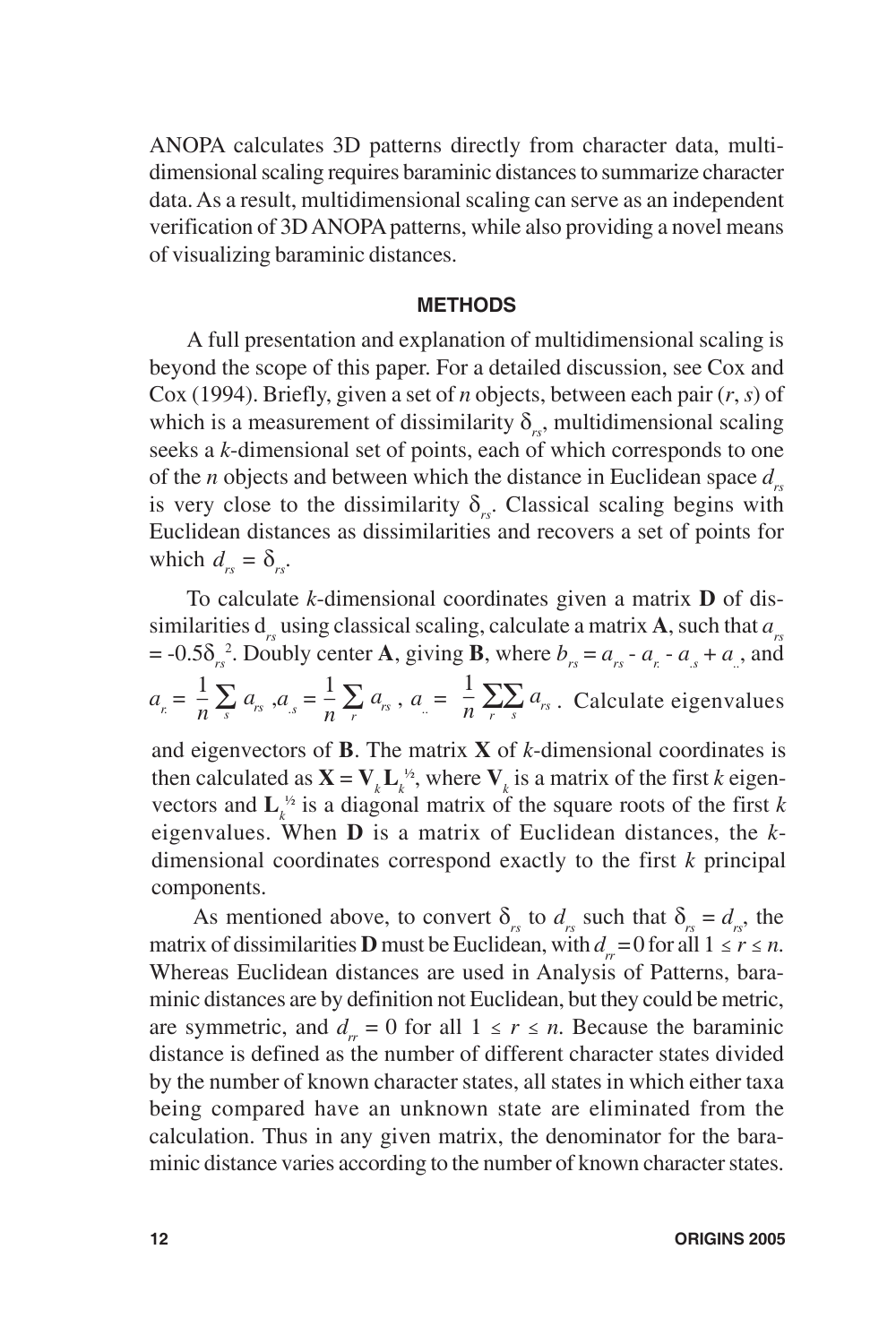As a result, the resulting matrix of baraminic distances must be tested to determine if it is metric (see below).

Although baraminic distances do not fulfill the strict requirements of classical scaling, they can be converted to a metric matrix by addition of a constant *c*, where  $c \leq$  the maximum  $\delta_{r}$ . Even with a non-Euclidean, non-metric **D** however, Cox and Cox (1994) note that some statisticians "argue that classical scaling is still appropriate as an exploratory data technique for dimension reduction" (p 28). Following these suggestions, I have applied classical multidimensional scaling to uncorrected (non-Euclidean, non-metric) baraminic distance matrices and to baraminic distances corrected by the addition of the maximum baraminic distance for the given matrix (resulting in a metric matrix).

One might argue that to use classical multidimensional scaling in baraminology, a Euclidean measure of dissimilarity could be introduced, thus justifying the use of classical scaling and resulting in the equality  $\delta_r = d_r$ . For this paper, I prefer to utilize the previously defined baraminic distances for two reasons. First, as noted above, baraminic distance has already been defined and utilized in numerous baraminology studies. Whereas introduction of a Euclidean distance would be more appropriate to the technique, utilization of classical scaling on baraminic distances maintains continuity with the existing literature. Second, because Euclidean distances were already used in calculation of threedimensional ANOPA structures, I sought an alternative, non-Euclidean measure of dissimilarity in order to evaluate 3D ANOPA results.

Because baraminic distance matrices are not Euclidean and not necessarily metric, scaled distances only approximate the baraminic distances (i.e.,  $\delta_{rs} \simeq d_{rs}$ ), and there is a potential for generating scaled distances that poorly represent the baraminic distances. Consequently, I use two different measures of "goodness of fit" between the scaled distances and the baraminic distances. The first is a "stress" measure suggested by Venables & Ripley (1997, p 385), which strongly resembles Kruskal's stress function for nonmetric scaling (Cox & Cox 1994, p 44- 50), where distances and disparities are replaced with dissimilarities and distances respectively. Thus "stress" is here defined as

$$
S = \sqrt{\frac{\sum_{r,s} (\delta_{rs} - d_{rs})^2}{\sum_{r,s} \delta_{rs}^2}}
$$

 **Number 57** 13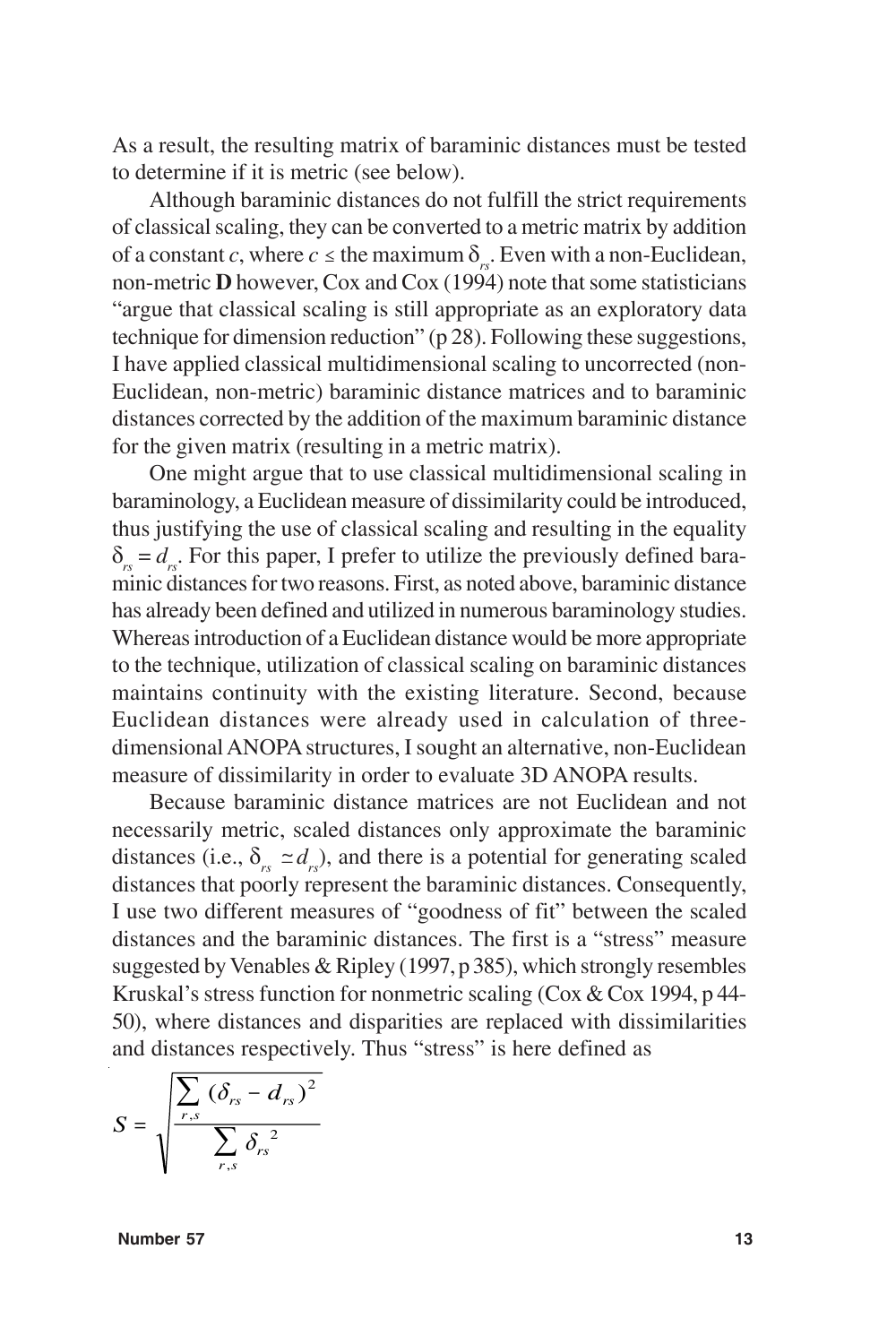Smaller stress values indicate a better match between scaled distances and baraminic distances. For the second measure of fit, I calculate a linear correlation between the scaled distances and baraminic distances, as suggested in Ramsay (1982). If they match well, the correlation coefficient and slope should be near one, and the intercept should be near zero.

Baraminic distances were calculated using the BDIST software, as previously described (Wood 2002). For all baraminic distance calculations described in this paper, the relevance cutoff was set at 0.95. All multidimensional scaling calculations were done using the cmdscale function in S-Plus version 4.0 (Insightful Corp.). Datasets utilized in this study were as follows:

- 1. The Heliantheae and Helenieae (Asteraceae) dataset compiled by Karis (1993) and used in a previous ANOPA and baraminic distance study of tribe Heliantheae *sensu lato* (Cavanaugh & Wood 2002). The dataset consists of 141 morphological characters scored for 98 taxa.
- 2. The equid dataset compiled by Evander (1989) and used in a previous ANOPA and baraminic distance analysis of fossil horses (Cavanaugh et al. 2003). The dataset consists of 33 cranial and postcranial characters scored for 19 species.
- 3. The morphological portion of the Poaceae dataset compiled by the Grass Phylogeny Working Group (http://www. virtualherbarium.org/grass/gpwg/) and utilized in a previous baraminic distance study (Wood 2002). The dataset consists of 53 characters scored for 66 genera.

Determination whether a matrix is Euclidean was accomplished using the is.matrix function from the ADE-4 multivariate analysis package (Thioulouse et al. 1997), which implements a test originally devised by Gower and Legendre (1986). The is.matrix code was originally written in R (http://www.r-project.org) and was adapted for S-Plus version 4.0 for this study. Determination whether a matrix is metric was accomplished by applying the three characteristics of a metric matrix from Cox and Cox (1994, p 9): (1)  $\delta_r = 0$  for all  $1 \le r \le n$ , (2)  $\delta_{rs} = \delta_{sr}$  for all  $1 \le r, s \le n$ , and (3)  $\delta_{rs} \le \delta_{rt} + \delta_{ts}$  for all  $1 \le r, s, t \le n$ .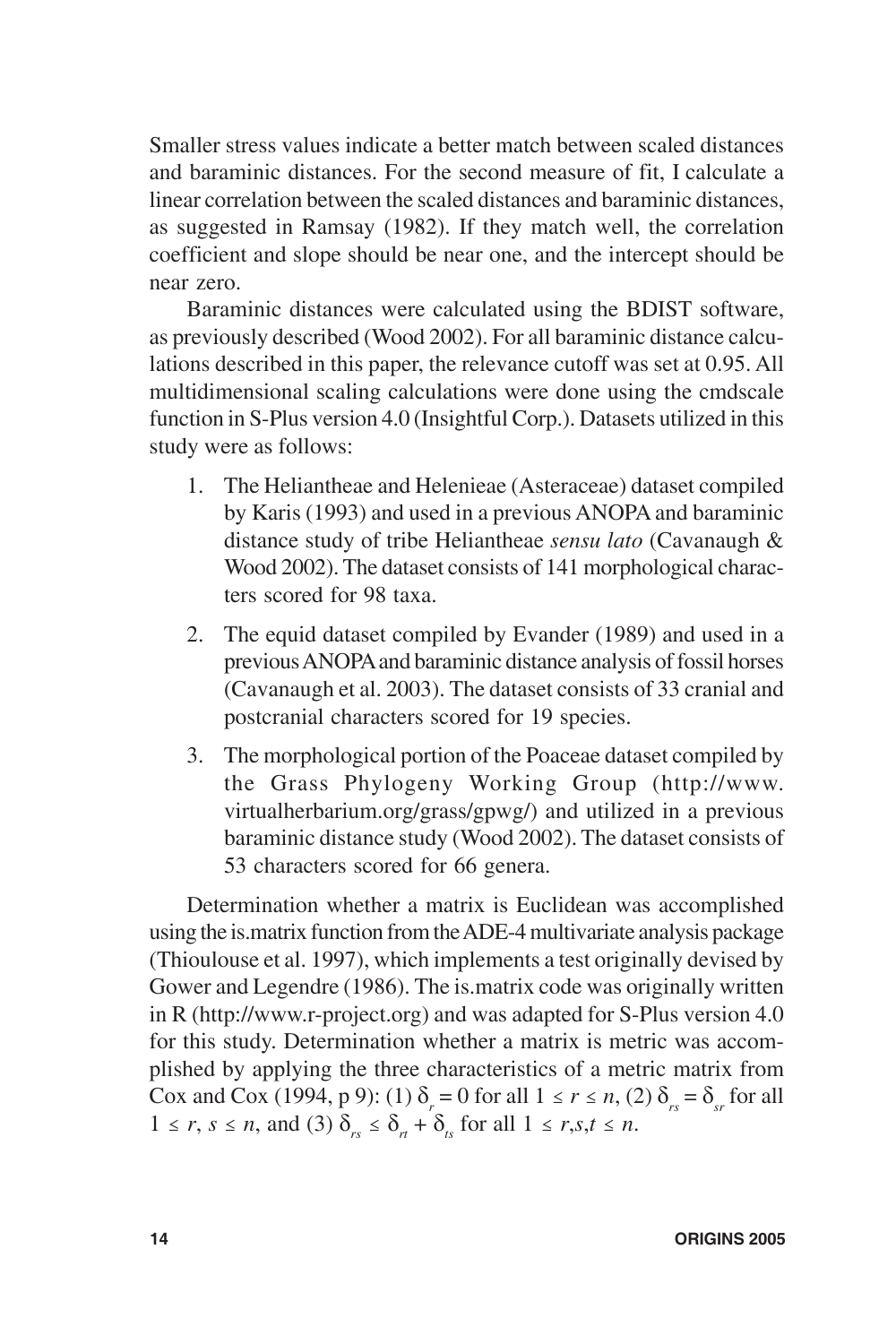All 3D multidimensional scaling results were converted to Kinemages for display using Mage (http://kinemage.biochem.duke.edu/software/ software1.html). Kinemages were then deposited in the ANOPA repository at the Baraminology Study Group website (http://www. bryancore.org/bsg/).

## **RESULTS**

**Heliantheae/Helenieae**. The Heliantheae/Helenieae dataset consists of 98 representative taxa from four different Asteraceae tribes, Heliantheae (64 taxa), Helenieae (29 taxa), Eupatorieae (four taxa), and Senecioneae (one taxon). The 141 characters are entirely morphological. Calculation of character relevance revealed two characters below the 0.95 cutoff, resulting in 139 characters used for calculation of baraminic distances by BDIST. The maximum calculated distance is 0.616, observed between *Critonia* and *Silphium*. The baraminic distance matrix is metric but not Euclidean, and the baraminic distance matrix corrected by addition of the maximum distance 0.616 is both metric and Euclidean. After classical scaling to three dimensions, stress for the uncorrected



**Figure 1. Stress of** *n***-dimensional classical scaling on uncorrected baraminic distance matrices (see text) plotted as a function of the number of dimensions**  $(n)$ , beginning with  $n = 2$ . Note that the maximum number of dimensions is **determined by the number of positive eigenvalues of the distance matrix D.**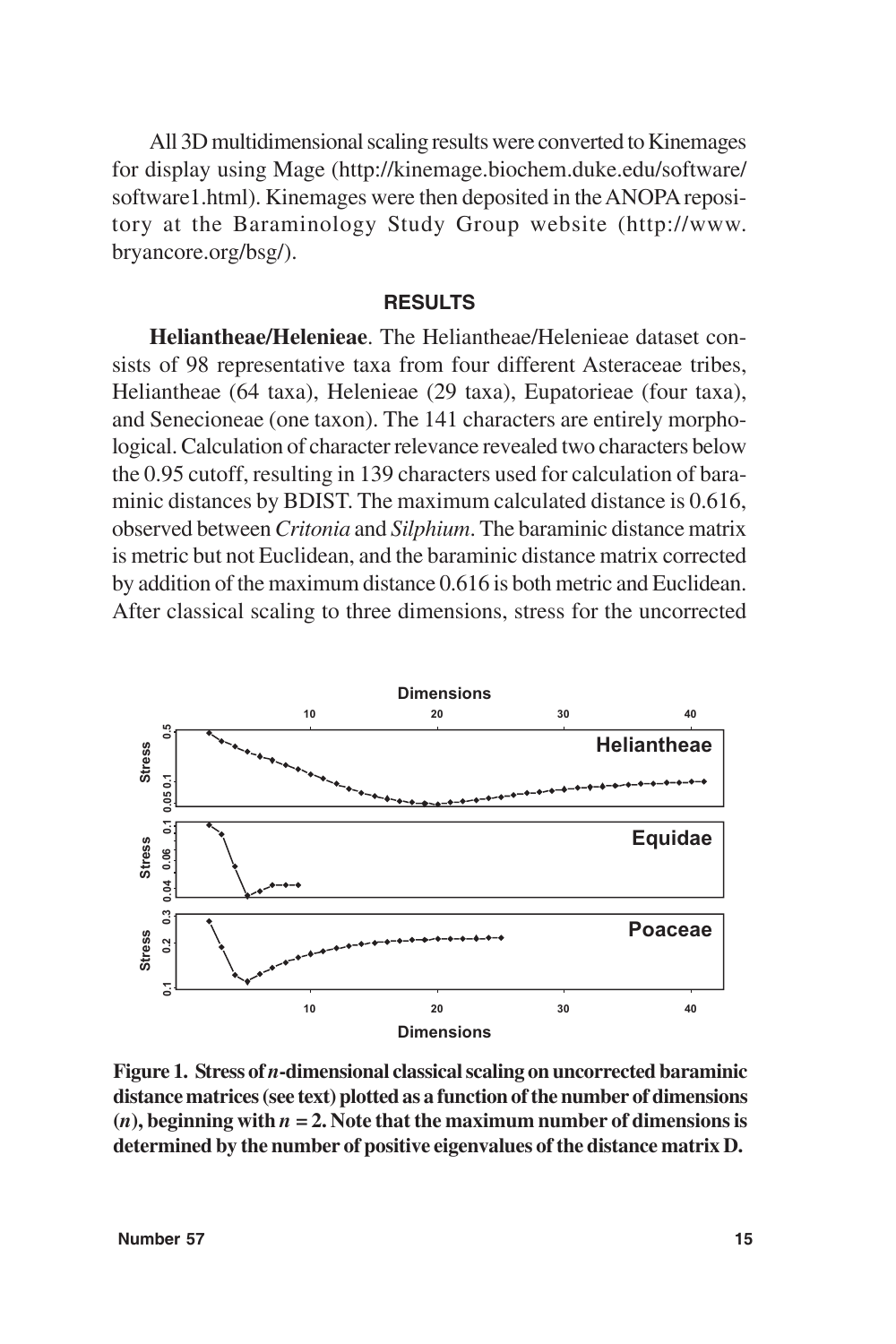

**Figure 2. Uncorrected baraminic distances plotted against Euclidean distances calculated from 3D calculated scaling results. For each dataset,** the ideal of distance equality  $(d_{rs} = \delta_{rs}$  for all *r*, *s*) is shown as a solid line. **Least-squares regression lines for the actual distance data are shown as dashed lines with the correlation coefficient (R) given. The stresses of 3D classical scaling are also shown.**



**Figure 3. Orthogonal views of 3D classical scaling applied to the Heliantheae/Helenieae baraminic distances. The distinct lobe of** *Eupatorium***,** *Critonia***,** *Symphyopappus***,** *Lycapsus***,** *Chaenactis***,** *Varilla***,** *Dimeresia***,** *Coulterella***,** *Ichyothere***,** *Melampodium***,** *Lasianthaea***,** *Fitchia***, and** *Tetragonotheca* **is circled in panels A and C.**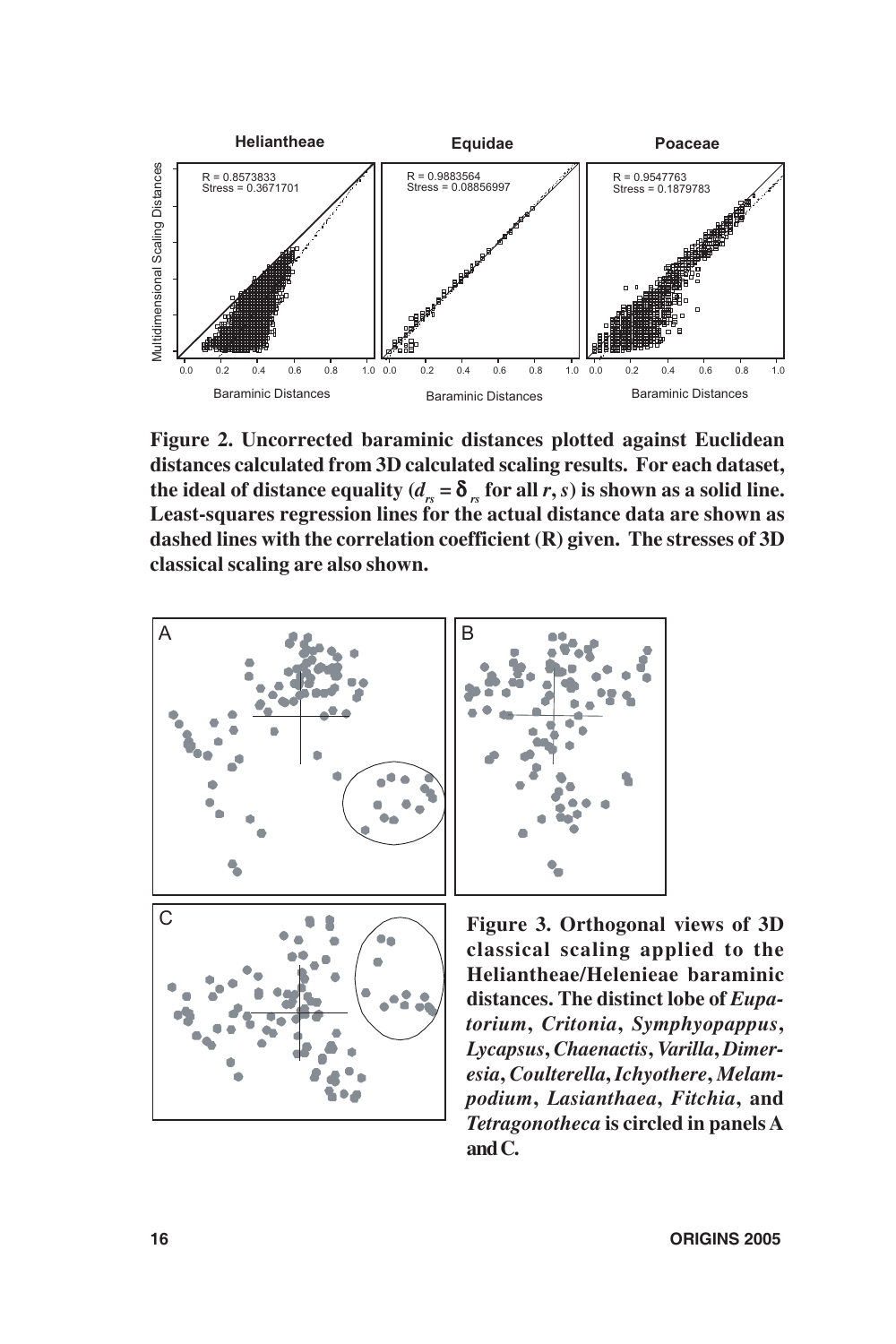and corrected distances differed substantially: 0.3671701 and 0.58255 respectively. Similarly, correlation coefficient for the uncorrected distances was 0.8573833, and only slightly lower for the corrected distances, 0.8411189. Because of the significant difference in stress, I will here describe only the classical scaling of the uncorrected baraminic distances.

The stress for a series of scaling dimensions (2-41) is shown in Figure 1. The minimum stress for the Heliantheae/Helenieae dataset is 0.04875861 at 20 dimensions; the 0.3671701 stress for three dimensions indicates a structure that is highly distorted, as would be expected for reducing the dimensionality of a 20D structure to 3D. Nevertheless, the correlation between the Heliantheae/Helenieae baraminic distances and the distances inferred from the scaled points is very high (0.8573833), although the slope (1.25) and intercept (-0.22) differ markedly from 1 and 0 respectively (Figure 2). Despite the high stress, the distance correlation indicates that some meaningful patterns can be inferred from the 3D scaled structure, although the scaled distances are nearly without exception lower than the corresponding baraminic distance. Consequently, we should expect a structure more compact in 3D than it would be in 20D.

An orthogonal view of the 3D scaling results for the Heliantheae/ Helenieae dataset is shown in Figure 3. The structure is noticeably partitioned into four lobe-like structures with poorly defined boundaries, consisting of at least ten taxa each. Only one lobe, consisting of *Eupatorium*, *Critonia*, *Symphyopappus*, *Lycapsus*, *Chaenactis*, *Varilla*, *Dimeresia*, *Coulterella*, *Ichyothere*, *Melampodium*, *Lasianthaea*, *Fitchia*, and *Tetragonotheca*, is well-separated from the other taxa. The remaining lobes comprise the remaining taxa but are too poorly bounded to provide a definitive membership list of each lobe.

**Equidae**. The Equidae dataset consists of 21 dental characters, five cranial characters, and seven postcranial characters scored for 19 taxa, including representatives from each of the three equid subfamilies. No characters scored below 0.95 relevance, and consequently none were eliminated from baraminic distance calculations. The maximum distance 0.788 is observed between two pairs of taxa (*Hyracotherium*, *Neohipparion*) and (*Hyracotherium*, *Pseudhipparion*). The baraminic distance matrix is neither Euclidean nor metric, but a matrix corrected by addition of the 0.788 to each baraminic distance is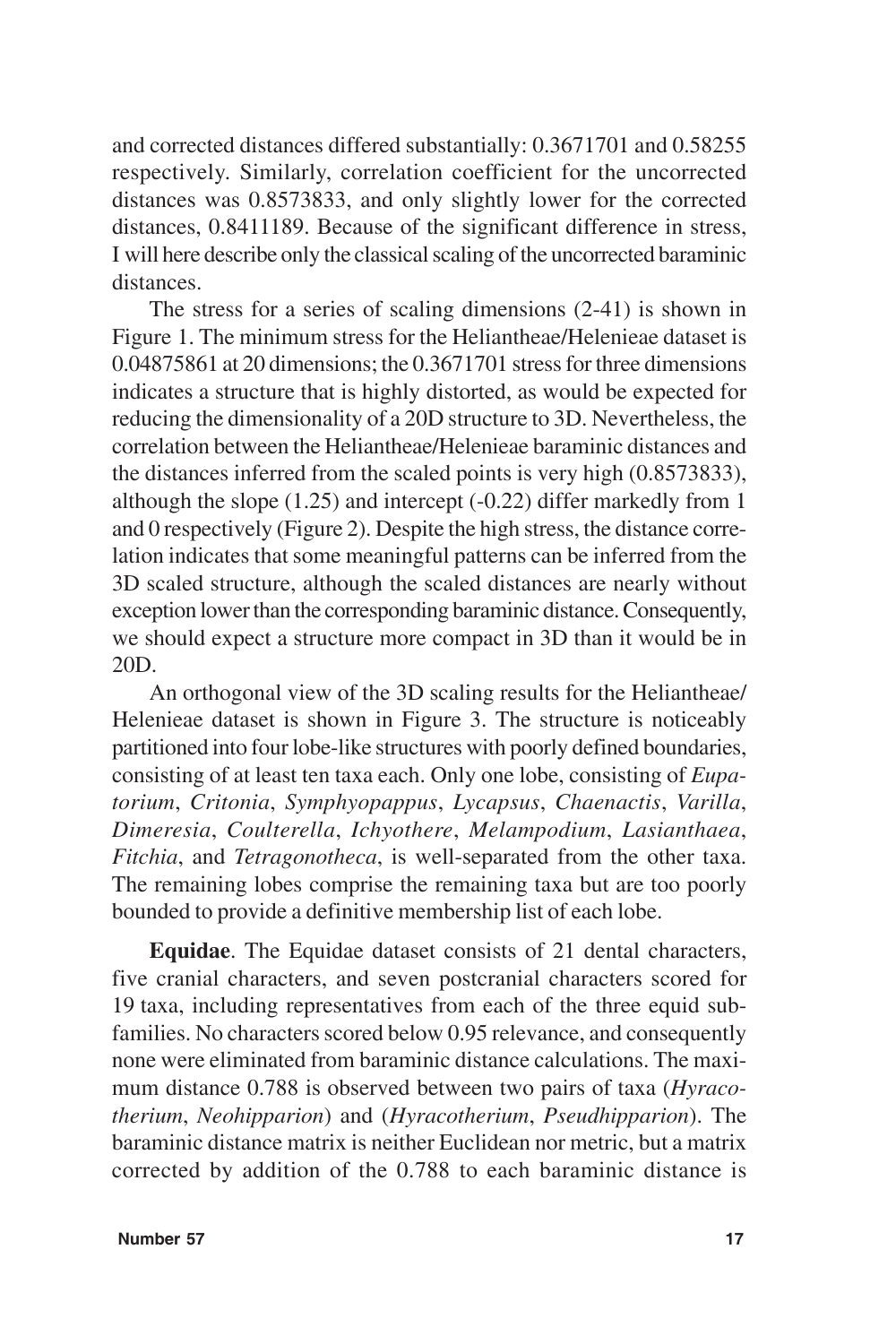Euclidean. After classical scaling to three dimensions, stress for the uncorrected and corrected distance matrices was 0.0886 and 0.4184 respectively. The linear correlation coefficients between the calculated distances and scaled distances were 0.9884 and 0.9699 respectively. Thus, as with the Heliantheae/ Helenieae dataset, classical scaling produces a structure with significantly lower stress for the uncorrected baraminic distance matrix. Consequently, I will use only the uncorrected baraminic distances for the remaining calculations.

Stress values calculated for classical scaling to dimensions 2-9 are shown in Figure 1. Unlike Heliantheae/Helenieae, the Equidae dataset



**Figure 4. Orthogonal views of 3D classical scaling applied to the Equidae baraminic distances. The two side-branches from the main axis (***Epihippus* **and** *Hypohippus-Anchitherium-Megahippus***) are circled.**

has a minimum of 0.0354 at only five dimensions, which implies that the three-dimensional structure with a stress of 0.0886 is likely to be a reasonable representation of the five-dimensional structure. The close correspondence between the baraminic distances and scaled distances can be seen in a scatterplot (Figure 2). Not only is the linear correlation high  $(0.9884)$ , but the slope  $(1.04)$  and intercept  $(-0.02)$  of the leastsquares regression line are very close to 1 and 0 respectively.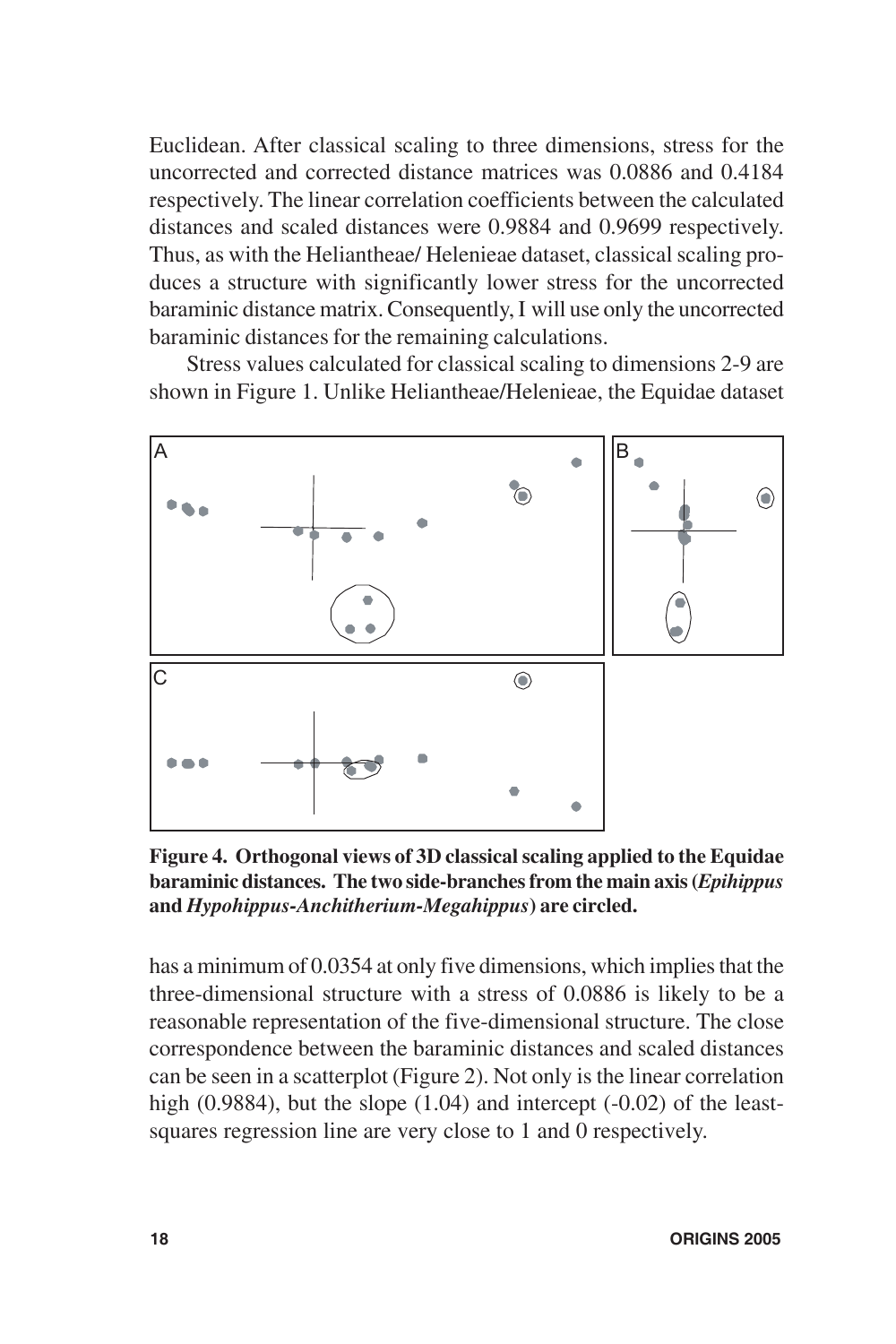Orthogonal views of the 3D scaled structure reveal a very linear shape with two side-branches (Figure 4). One end of the linear structure (the right-most taxa in Figure 4) consists of the subfamily Hyracotheriinae: *Hyracotherium*, *Orohippus*, and *Epihippus*. The other end is a very densely packed cluster that includes eight genera: *Equus*, *Dinohippus*, *Hipparion*, *Neohipparion*, *Pseudhipparion*, *Protohippus*, and *Merychippus*. The remaining genera, *Parahippus*, *Archaeohippus*, *Kalobatippus*, *Miohippus*, and *Mesohippus*, are evenly-spaced between the two extremes of the linear structure. One side-branch consists of three genera, *Hypohippus*, *Anchitherium*, and *Megahippus*. The second side-branch is the single genus *Epihippus*. The side-branch consisting of *Hypohippus*, *Anchitherium*, and *Megahippus* is closest to *Kalobatippus* and *Miohippus*; whereas *Epihippus* is closest to *Orohippus*.

**Poaceae**. The Poaceae dataset is a subset of the Grass Phylogeny Working Group dataset consisting of 53 morphological characters. The taxa represent 62 grass genera from 36 tribes and four outgroup genera: *Baloskion*, *Elegia*, *Flagellaria*, and *Joinvillea*. Eleven of the grass tribes in the dataset are represented by more than one genus. Only 32 characters exceeded the relevance cutoff of 0.95 and were used to calculate baraminic distances. As with the Heliantheae/Helenieae and Equidae, I attempted classical scaling on the baraminic distance matrix and a matrix of distances plus the maximum distance calculated [0.875 between two pairs of genera: (*Baloskion*, *Centropodia*) and (*Elegia*, *Centropodia*)]. For uncorrected baraminic distances classically scaled to three dimensions, the stress was 0.1880 and the correlation between baraminic distances and scaled distances was 0.9548. Stress and correlation values for the corrected baraminic distance matrix were 0.5501 and 0.9298 respectively. Once again, despite the corrected baraminic distance matrix being Euclidean, the non-Euclidean, non-metric uncorrected baraminic distance matrix exhibits much less stress than the corrected distances. I will use the uncorrected distances for the remaining calculations.

As with the Equidae dataset, the Poaceae baraminic distances showed a minimum stress value of 0.1099 with a five-dimensional classical scaling (Figure 1). The correlation between the baraminic distances and scaled distances is high (0.9548), but the least-squares regression line deviates slightly from the diagonal. The slope of the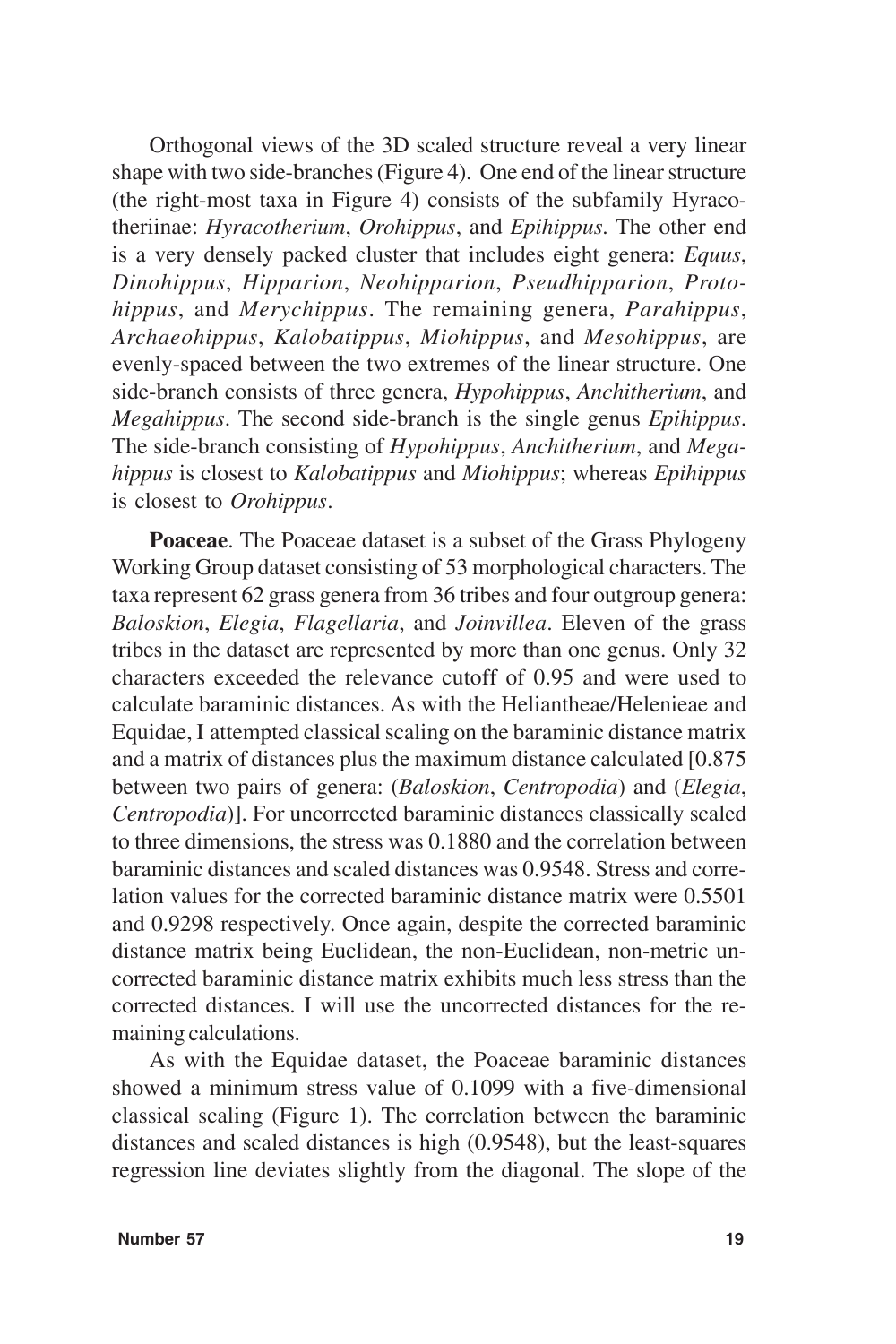

**Figure 6. Proposed discontinuity surrounding the majority of grass genera is revealed in 3D classical scaling of the Poaceae baraminic distances. The outgroup (grey) genera** *Elegia***,** *Baloskion***,** *Flagellaria***, and** *Joinvillea* **are**

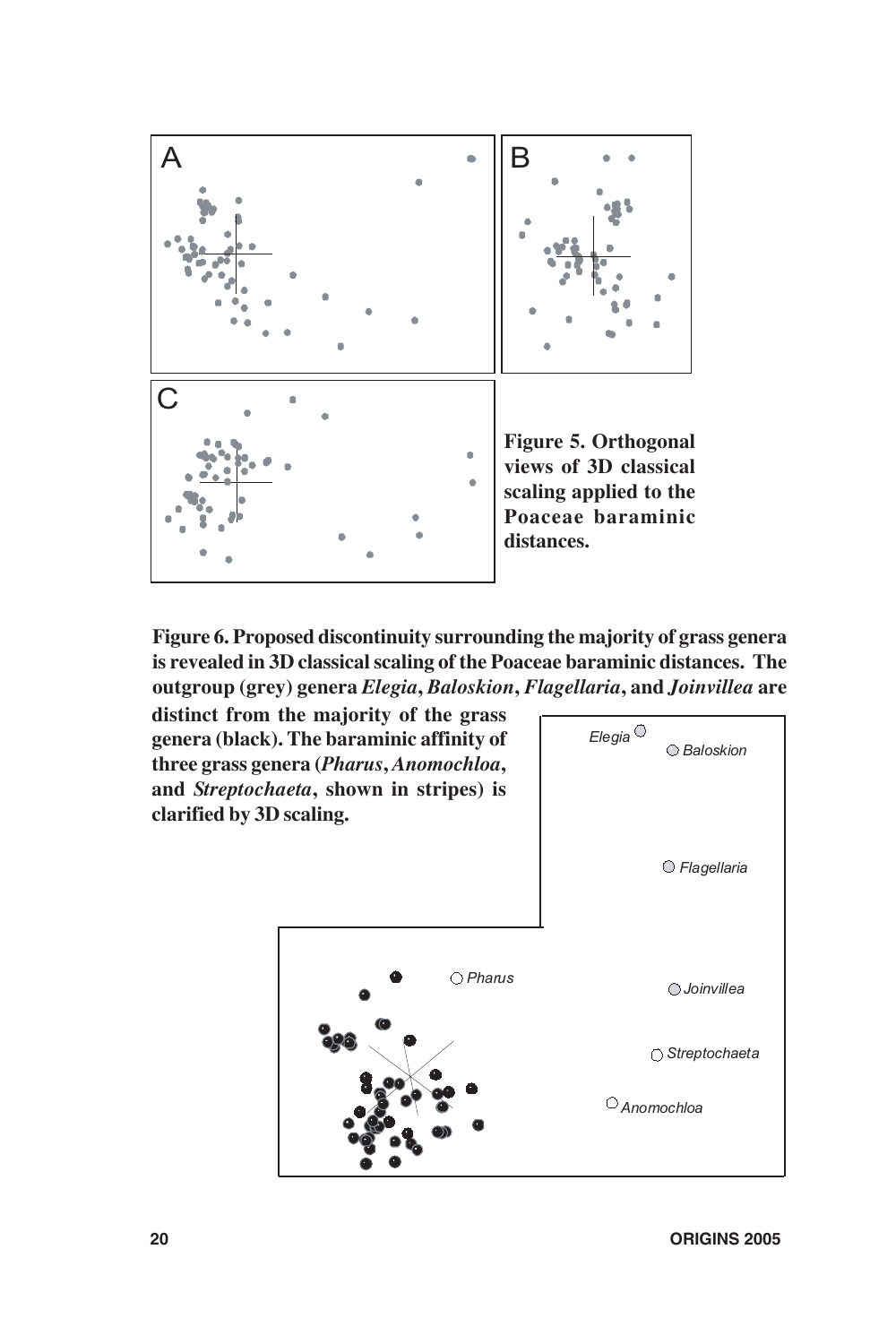regression line is 1.00 and the intercept is -0.03. As can be seen in the scatterplot (Figure 2), the scaled distances tend to underestimate slightly the baraminic distances, as seen in the Heliantheae/Helenieae dataset. Unlike the Heliantheae/Helenieae distances, however, the high correlation and low stress indicates a good fit between the 3D scaled distances and the baraminic distances.

Orthogonal plots of the 3D scaling results reveals a generally compact central structure with several taxa located at some distance from the central structure (Figure 5). The deviants are the outgroup taxa *Elegia*, *Baloskion*, *Flagelleria*, and *Joinvillea*, together with *Streptochaeta* and *Anomochloa* (Figure 6). Of the eleven grass tribes represented by more than a single genus, all clustered closer to each other than the average scaled distance between grass taxa of 0.2012 (Table 1). The most disperse tribe is Arundineae with an average intratribal scaled distance of 0.1189. The most compact tribe is Stipeae, with an average intra-tribal scaled distance of 0.0334. Despite these low

| <b>TABLE1</b>            |                                                                          |                                        |
|--------------------------|--------------------------------------------------------------------------|----------------------------------------|
| <b>Tribe</b>             | Genera                                                                   | Distance (d)<br>or mean distance $(d)$ |
| Arundineae               | Arundo, Gynerium, Molinia,<br>Phragmites, Thysanolaena                   | $<d>=0.1189$                           |
| Olyreae                  | Buergersiochloa, Lithachne,<br>Olyra, Pariana, Eremitis                  | $<d> = 0.1040$                         |
| Oryzeae                  | Leersia, Oryza                                                           | $d = 0.1031$                           |
| Chloridoid<br>assemblage | Distichlis, Eragrostis, Spartina,<br>Sporobolus, Uniola, Zoysia          | $<d> = 0.1028$                         |
| Centotheceae             | Chasmanthium, Zeugites                                                   | $d = 0.0919$                           |
| Aristideae               | Aristida, Stipagrostis                                                   | $d = 0.0906$                           |
| Bambuseae                | Chusquea, Pseudosasa                                                     | $d = 0.0824$                           |
| Danthonieae              | Centropodia, Danthonia,<br>Merxmuellera, Austrodanthonia,<br>Karroochloa | $<d> = 0.0804$                         |
| Meliceae                 | Glyceria, Melica                                                         | $d = 0.0600$                           |
| Paniceae                 | Panicum, Pennisetum                                                      | $d = 0.0394$                           |
| Stipeae                  | Nassella, Piptatherum, Stipa                                             | $<d> = 0.0334$                         |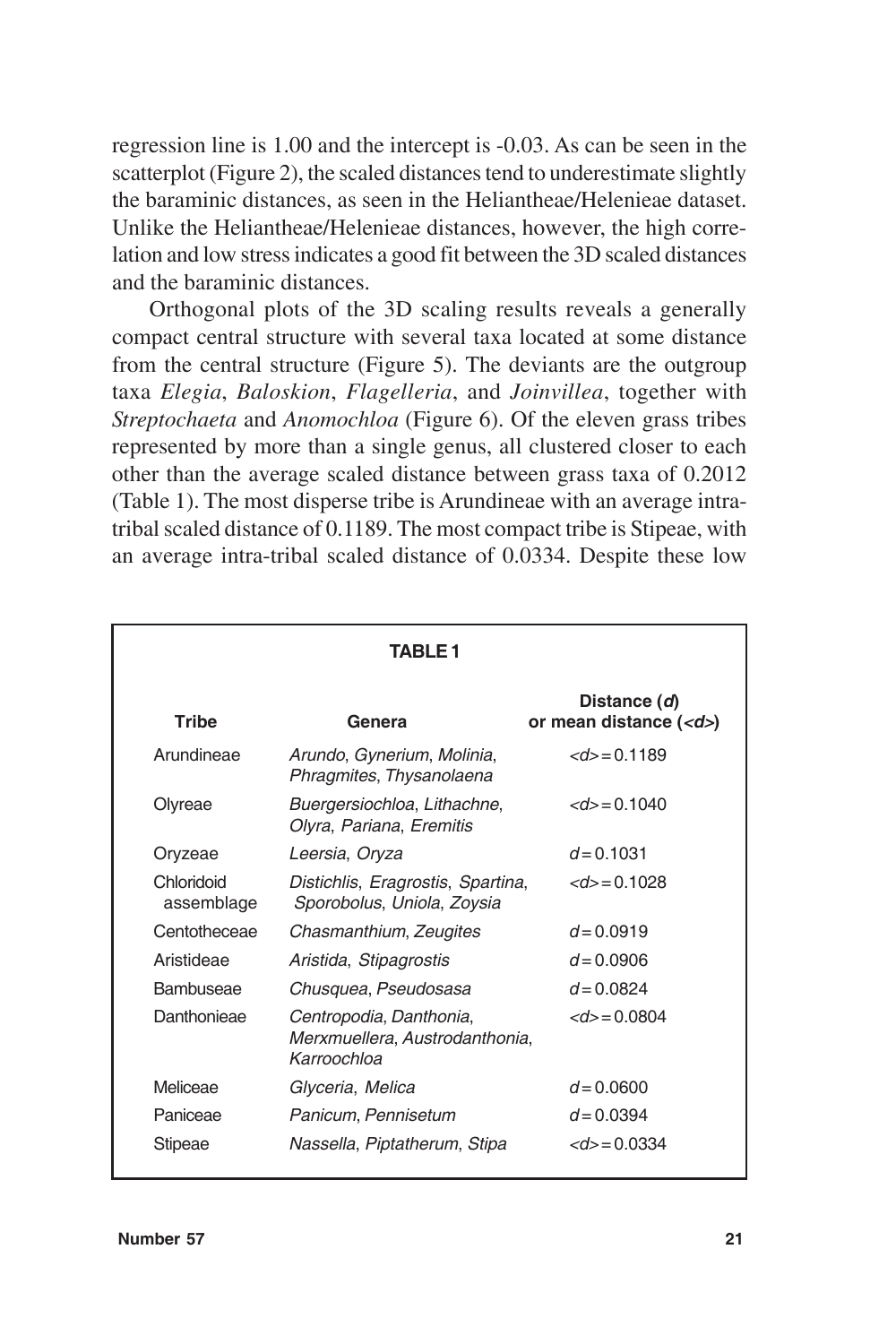intra-tribal scaled distances, there is a lack of noticeable clustering within the grass structure. Most tribes are consequently intermingled with members of other tribes.

## **DISCUSSION**

Although multidimensional scaling has been applied only rarely to biological problems outside of ecology (e.g., Kenkel & Orlóci 1986), the non-phylogenetic, descriptive nature of modern baraminology (Wood & Murray 2003), and particularly of the refined baramin concept (Wood et al. 2003), provide an ideal opportunity to apply classical scaling to biosystematics. My results here indicate that multidimensional scaling can be successfully applied to matrices consisting of baraminic distances



**Figure 7. Three-dimensional classical scaling of baraminic distances (left) and 3D ANOPA (right) for the Heliantheae/Helenieae dataset are shown. Heliantheae (grey), Helenieae (black), Eupatoriaceae (horizontal stripes), and Senecioneae (diagonal stripes) are distinguished.**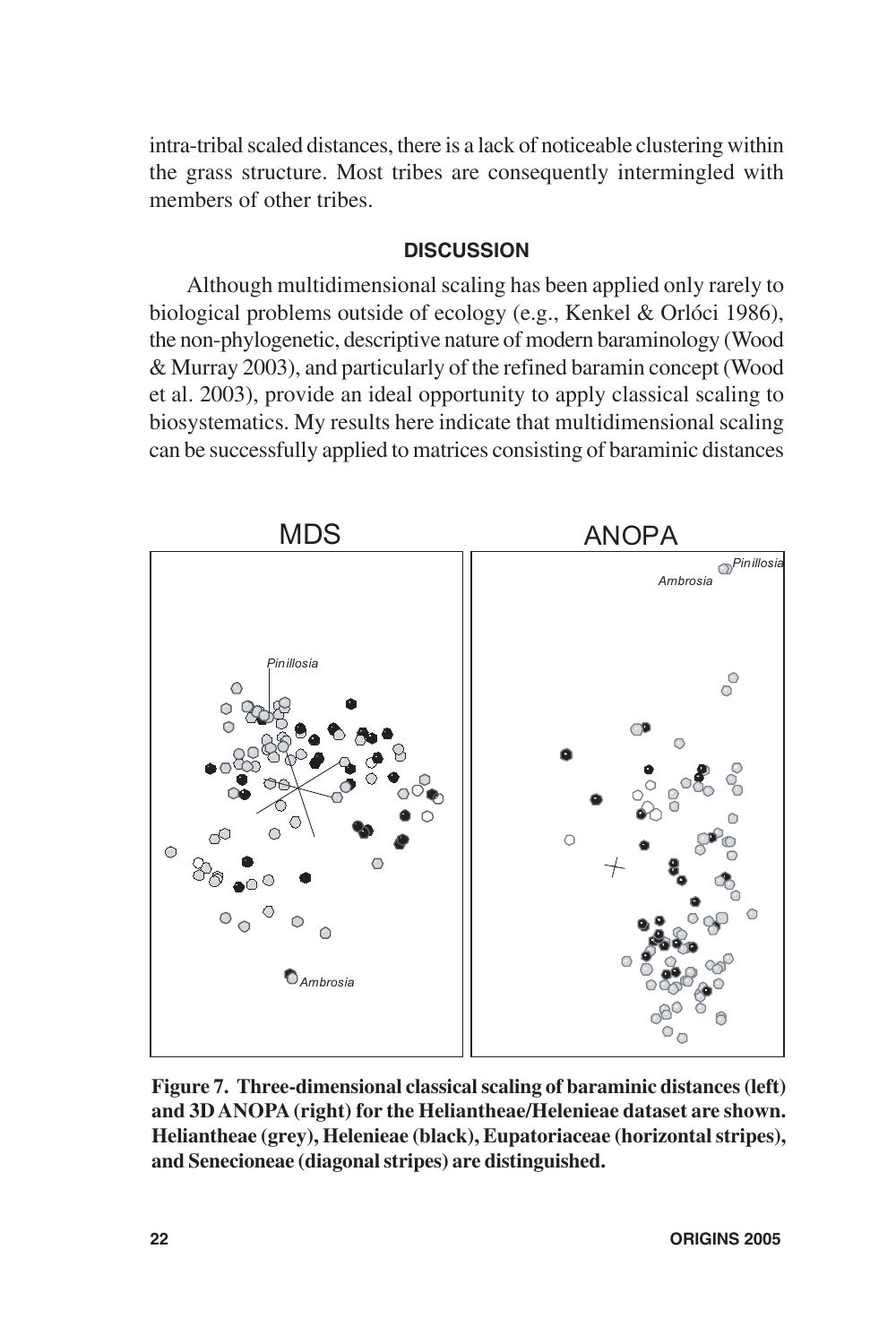as defined by Robinson and Cavanaugh (1998b). The results of classical 3D scaling on three datasets previously utilized in baraminology studies reveal patterns that are both consistent with previous conclusions and also further illuminate the patterns in biological character space.

**Heliantheae/Helenieae, Equidae, and Poaceae.** When the scaled points for the Heliantheae/Helenieae dataset are compared to the 3D ANOPA results (Cavanaugh & Wood 2002), the 3D scaled points are recognizably different (Figure 7). In the ANOPA results, taxa of the tribe Eupatorieae are clustered together, whereas in the 3D scaled points, the four Eupatorieae taxa are separated into two groups, with *Lourteigia* separated from the other three, *Eupatorium*, *Critonia*, and *Symphyopappus*. Similarly, though visibly indistinguishable in the 3D ANOPA results, *Ambrosia* and *Pinillosia* are separated by a Euclidean distance of 0.4892 in the 3D scaling results. In contrast, Cavanaugh and Wood recognized ten distinguishable groups that do not correspond to any obvious groups in the 3D scaled points. For example, though united in the well-defined lobe in the 3D scaled points, *Coulterella*, *Ichthyothere*, *Critonia*, *Tetragonotheca*, and *Chaenactis* were all classified in different groups in Cavanaugh and Wood's 3D ANOPA results. Finally, although distinct from the main group of taxa in the 3D ANOPA structure, Senecioneae is much more intermingled with the other taxa in the 3D scaled results (Figure 7). In spite of the differences, 3D ANOPA and 3D scaling both agree that taxa from tribes Heliantheae, Helenieae, and Eupatorieae are intermingled.

In the 3D scaled results, the well-separated lobe consisting of thirteen taxa described above is probably not discontinuous from the other Heliantheae and Helenieae taxa for at least two reasons. First, *Varilla* is a close relative of subtribe Flaveriinae *sensu stricto* and has been assigned to the same monobaramin as *Flaveria* (Wood & Cavanaugh 2001; Wood & Cavanaugh 2003). Although *Flaveria* is included in this study, it is not part of the distinguishable lobe in question. Thus, the apparent separation is bridged by continuity from a different study using a different dataset. Second, the lobe contains taxa from tribes Heliantheae, Helenieae, and Eupatorieae, indicating that conventional taxonomy has not recognized a strong difference that would require separate classification of the taxa in question. Classifications based on easily recognized differences can be indicators of underlying discontinuity. The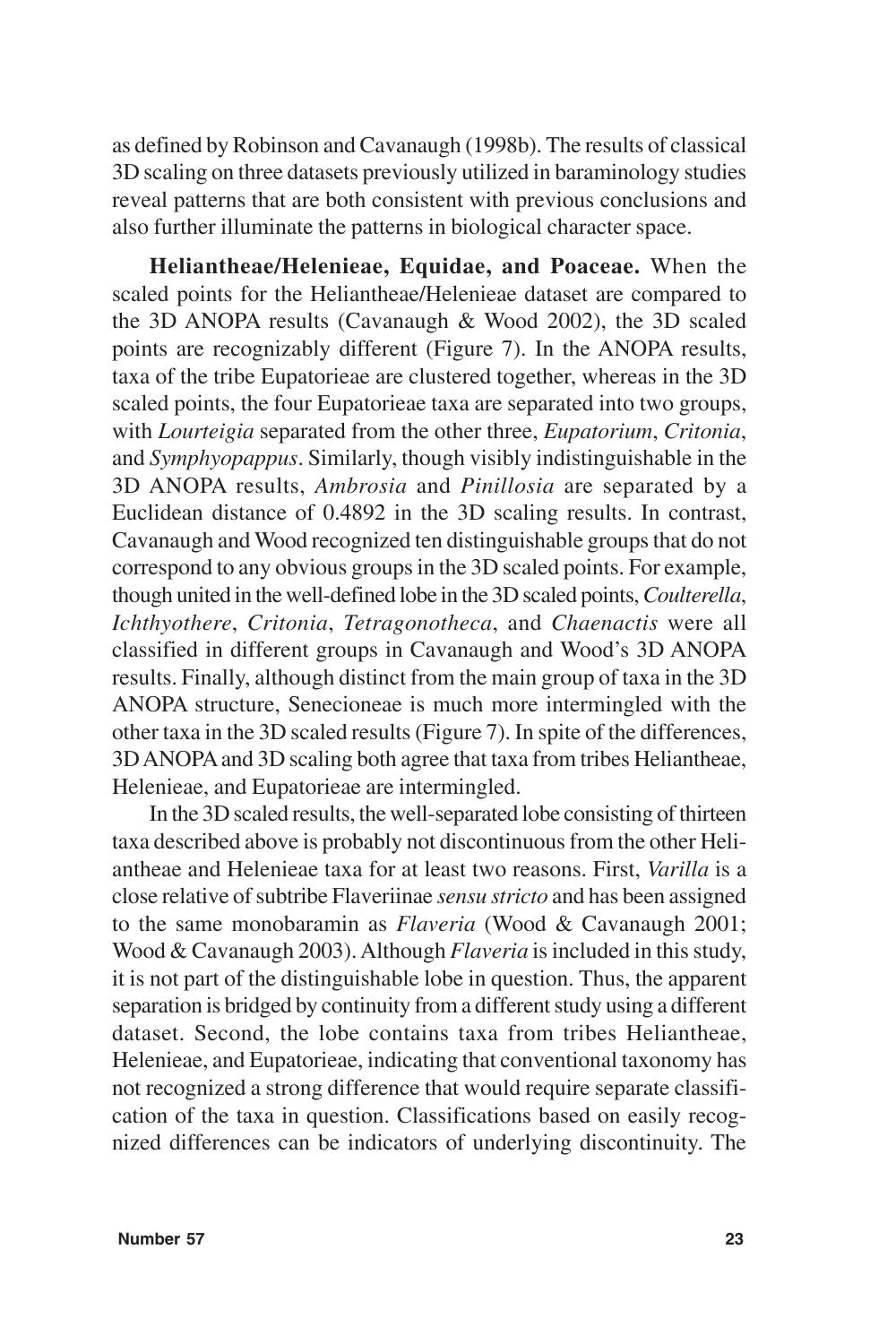absence of an agreed-upon division of Heliantheae and Helenieae taxa imply that discontinuity is absent. Thus, despite recognizable lobes, there does not appear to be discontinuity between any group of taxa in the Heliantheae/Helenieae dataset. Instead, the taxa appear to be a single group with several subgroups.

Both of these major conclusions are identical to the conclusions of Cavanaugh and Wood (2002). The intermingling of taxa is prominent in both the 3D ANOPA and 3D classical scaling. Cavanaugh and Wood attribute the debates over classification of Heliantheae and Helenieae to this intermingling of taxa. Furthermore, as noted above, Cavanaugh and Wood distinguish at least 10 subpopulations within the 3D ANOPA results. Although these subpopulations are different from the lobes apparent in the 3D scaling results, subpopulations exist in both 3D



**Figure 8. Three-dimensional classical scaling of baraminic distances (left) and 3D ANOPA (right) for the Equidae dataset are shown. Stratigraphic first occurrence of each taxon is indicated.**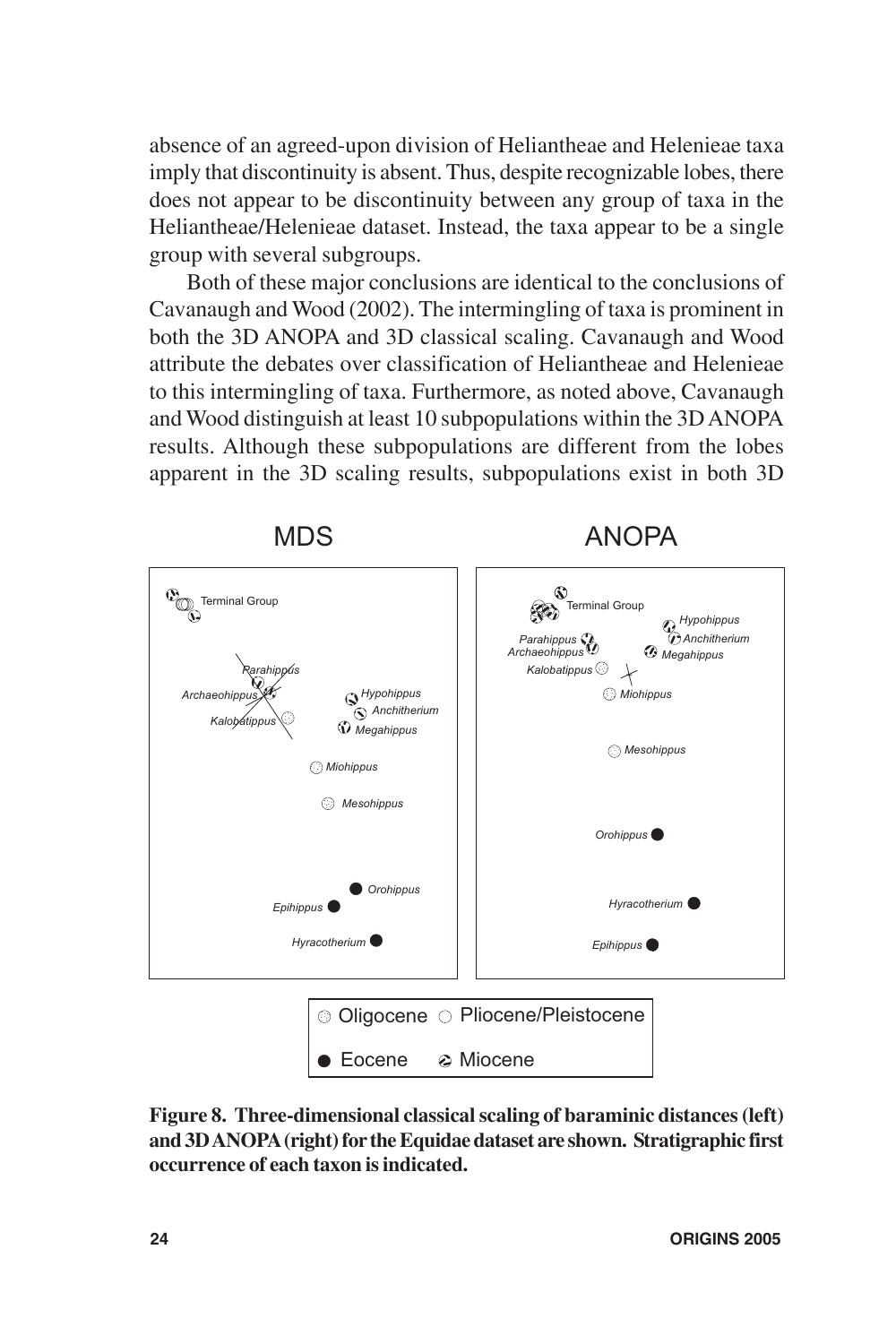ANOPA and 3D scaling. The variation of the membership of these sub-groupings may be attributable to the attempt to visualize twenty dimensions in only three. Distances will necessarily be distorted in the attempt.

For the Equidae dataset, the 3D classical scaling results exhibit a striking correspondence to the 3D ANOPA results of Cavanaugh et al. (2003) (Figure 8). In both the taxa appear in a Y-shaped linear configuration. In both the major side-branch consists of *Hypohippus*, *Anchitherium*, and *Megahippus*, and it branches near *Miohippus* and *Kalobatippus*. In both *Epihippus* deviates from the main linear structure. In both the genera on the main linear structure appear in the same order: *Hyracotherium*, *Orohippus*, *Miohippus*, *Kalobatippus*, *Archaeohippus*, *Parahippus* and the terminal group of eight. An obvious difference is that the scaling results appear to be more linear than the ANOPA results (Figure 8).

Although the Poaceae dataset was not previously subjected to 3D ANOPA, it was analyzed using the baraminic distance correlation method (Wood 2002). The distance correlation results indicated a high frequency of significant, positive correlation between 59 of the 62 grass genera. Two grass genera, *Streptochaeta* and *Anomochloa* were negatively correlated to 48 and 27 grass genera respectively but were positively correlated to 4 and 2 of the outgroup genera respectively. *Pharus* was positively correlated to the outgroup genus *Joinvillea* and negatively correlated to two of the grass genera. *Pharus* was positively correlated to only 16 other grass genera. From the 3D scaling results (Figure 6), the reason for these patterns is apparent. The four outgroup taxa *Elegia*, *Baloskion*, *Flagellaria*, and *Joinvillea* form a curvilinear structure at a noticeable distance from the main cluster of grass genera. *Streptochaeta* and *Anomochloa* appear to be part of the same curvilinear outgroup structure. *Pharus* is a definite outlier of the main grass cluster but is poorly associated with the curvilinear outgroup structure.

What may be concluded about the baraminological classification of these three groups from the classical scaling results? The scaling results confirm previous baraminological conclusions. The Heliantheae, Helenieae, Eupatorieae, and probably Senecioneae belong to a single monobaramin, with no clear evidence of discontinuity in the Karis (1993) dataset. The Equidae are a single monobaramin that forms a biological trajectory (Wood & Cavanaugh 2003) that correlates well with the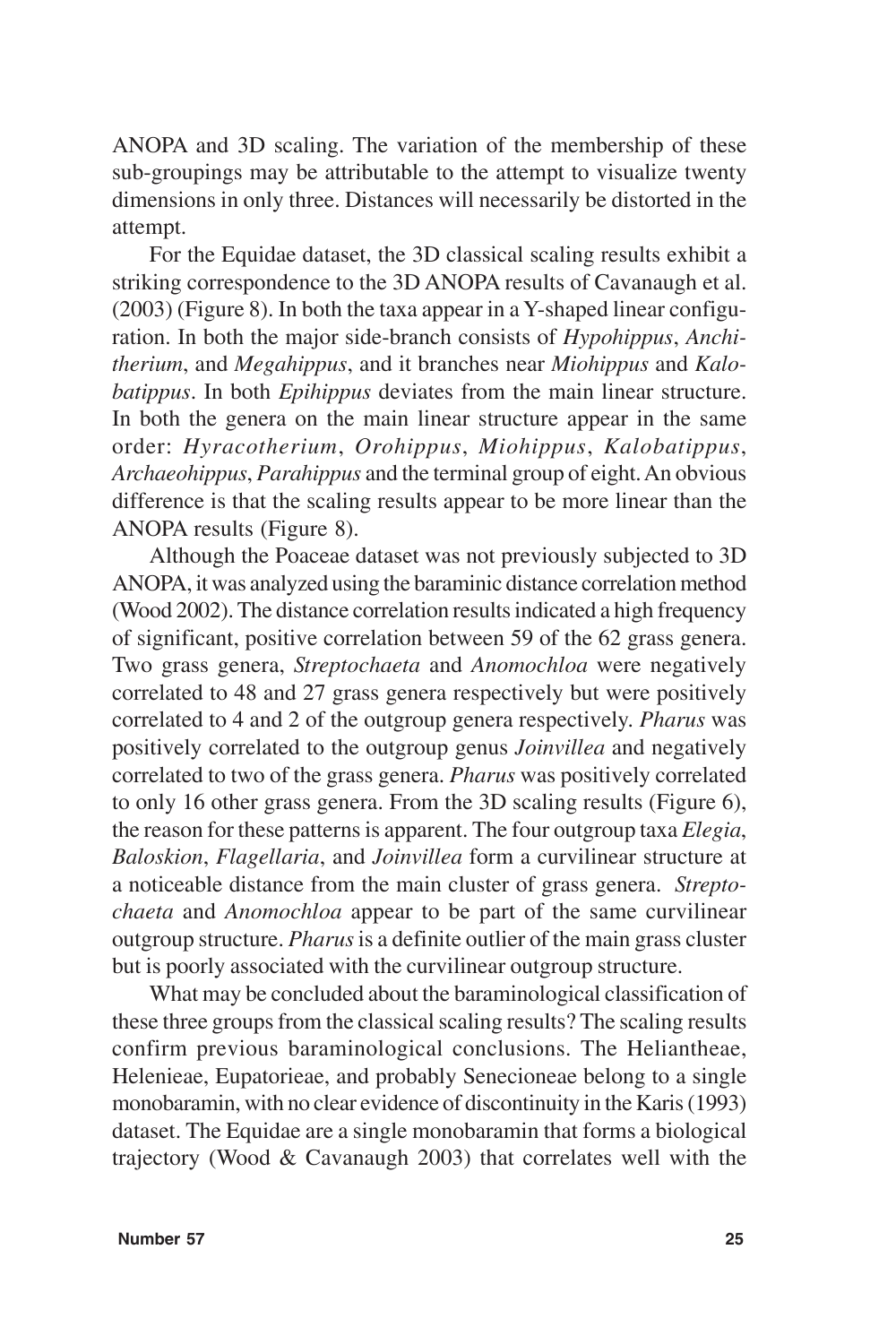stratigraphic first occurrence of the taxa. The 3D scaling results for the Equidae are nearly identical with the 3D ANOPA results. The Poaceae dataset reveals a holobaramin encompassing 60 of the 62 grass taxa, exhibiting discontinuity with *Streptochaeta*, *Anomochloa*, *Joinvillea*, *Flagellaria*, *Baloskion*, and *Elegia*. Future baraminological studies of these groups should seek alternative datasets to confirm the results here reported.

**Multivariate Methods in Baraminology.** The refined baramin concept depicts taxa as points in a multidimensional biological character space. As a result, baraminology studies using the refined baramin concept are ideally suited for multivariate analysis. Previous baraminology studies have utilized two multivariate methods, Analysis of Patterns (Cavanaugh & Wood 2002; Cavanaugh et al. 2003; Wood & Cavanaugh 2001) and principal component analysis (García-Pozuelo-Ramos 2002). In this report, I introduced a third multivariate technique, classical multidimensional scaling. Each of these techniques has advantages and disadvantages, but as I have already demonstrated, using more than one multivariate technique provides not only a complementary perspective on the same dataset but also a confirmation and clarification of previous results.

As noted above, ANOPA is a pattern projection technique that creates a three-dimensional depiction of multidimensional data. In the case of baraminology, the dimensions of the multidimensional data are characters, and the resulting pattern can reveal clustering patterns among the taxa. Often the shapes adopted by the clusters are complex (Cavanaugh & Sternberg 2002; Cavanaugh & Wood 2002), but occasionally the patterns closely resemble phylogenetic hypotheses (Wood & Cavanaugh 2003). Because 3D ANOPA is a projection of points, distortion is expected for datasets of high dimensionality.

Classical scaling can provide an independent test of the clustering patterns revealed in 3D ANOPA. As seen in this report, classical scaling essentially confirmed the clustering of the fossil equids, but the clustering of the Heliantheae and Helenieae dataset was distinctly different. In 3D ANOPA, the taxa adopted an elongated structure, but in 3D classical scaling the taxa were much more compact. Even though these patterns differed, the stress of classical scaling over a range of dimensions revealed a possible reason for the differences. Whereas the minimal stress for the equid dataset was observed at five dimensions, the minimal stress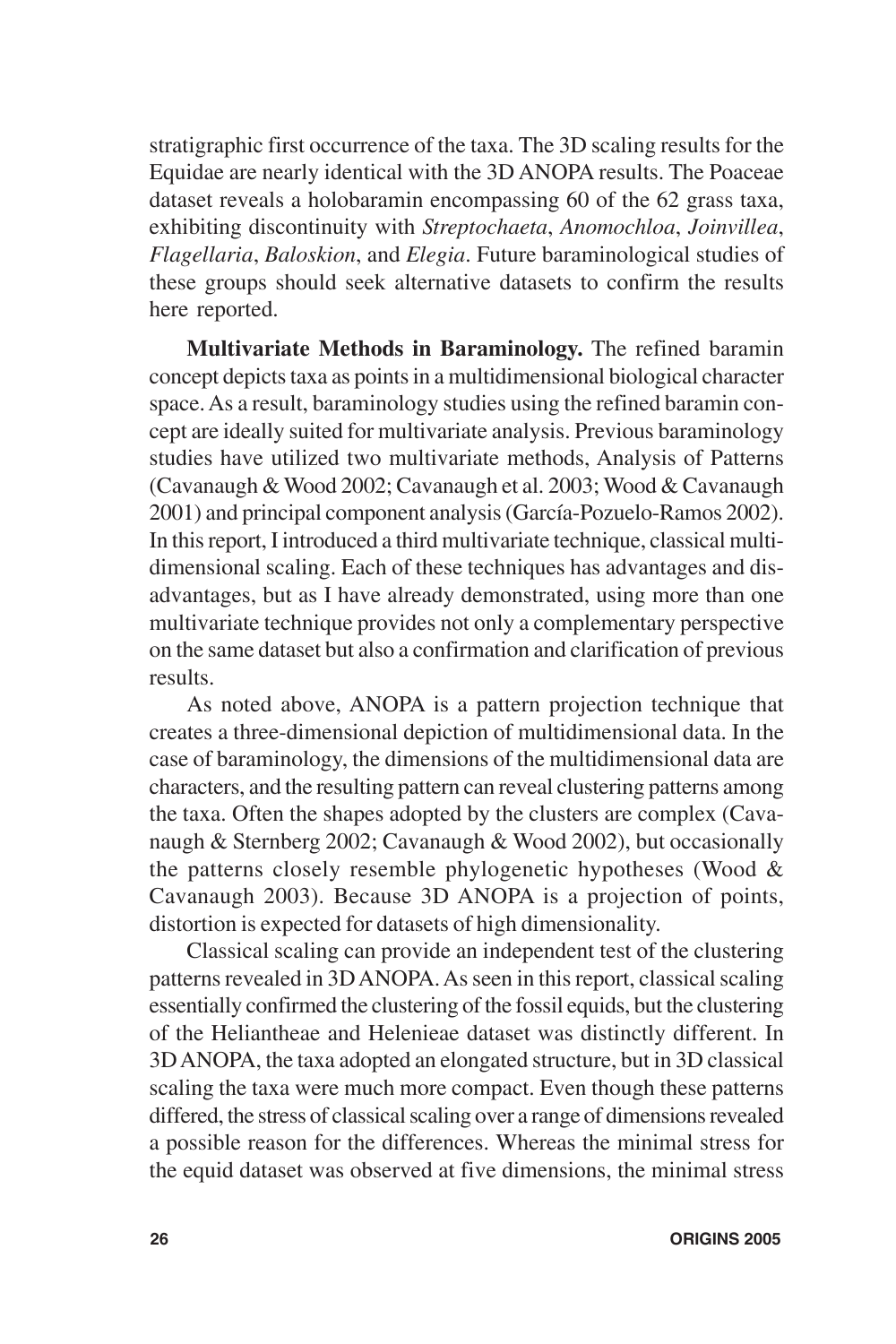for the Heliantheae/Helenieae dataset was observed at twenty dimensions. Thus, reduction of dimensionality in the equid dataset would be expected to produce few distortions of taxic positions, whereas reduction of dimensionality in the Heliantheae/Helenieae dataset should produce far more distortions and alternative topologies of similar high distortion.

Wood's (2002) baraminic distance correlation analysis of the Poaceae dataset revealed some ambiguities with regard to the classification of three genera: *Pharus*, *Streptochaeta*, and *Anomochloa*. Although both *Anomochloa* and *Streptochaeta* are classified as grasses, they exhibited negative correlation with other grasses and positive correlation with non-grass taxa. The third ambiguous grass genus *Pharus* exhibited very little significant correlation, either positive or negative. The classical 3D scaling in this report reveals that *Pharus* appears to be an outlying member of the grass holobaramin, but *Streptochaeta* and *Anomochloa* do appear to cluster with the outgroup genera and are probably not members of the grass holobaramin. Thus, Wood's (2002) omission of *Streptochaeta* and *Anomochloa* from the grass holobaramin is confirmed, and the ambiguous classification of *Pharus* is clarified.

Based on the successful application of classical scaling seen in this report, I recommend that baraminologists seek additional multivariate and clustering techniques to apply in baraminological research. Although a common technique, principal component analysis has been used only once in a study of canid variation (García-Pozuelo-Ramos 2002). Although discriminant analysis and fuzzy analysis are used in biological research, they have not been applied in baraminology. Considering the fruitful results of this present study, baraminologists should seek to use other statistical techniques and thereby to broaden the statistical basis of baraminology and to strengthen baraminic hypotheses.

# **ACKNOWLEDGEMENTS**

Thanks to Phil Lestmann and Bob Simpson (Bryan College) for their advice and guidance.

#### **LITERATURE CITED**

Cavanaugh DP, Sternberg Rv. 2002. Analysis of morphological constraints using ANOPA, a pattern recognition and multivariate statistical method: a case study involving centrarchid fishes. Journal of Biological Systems, in press.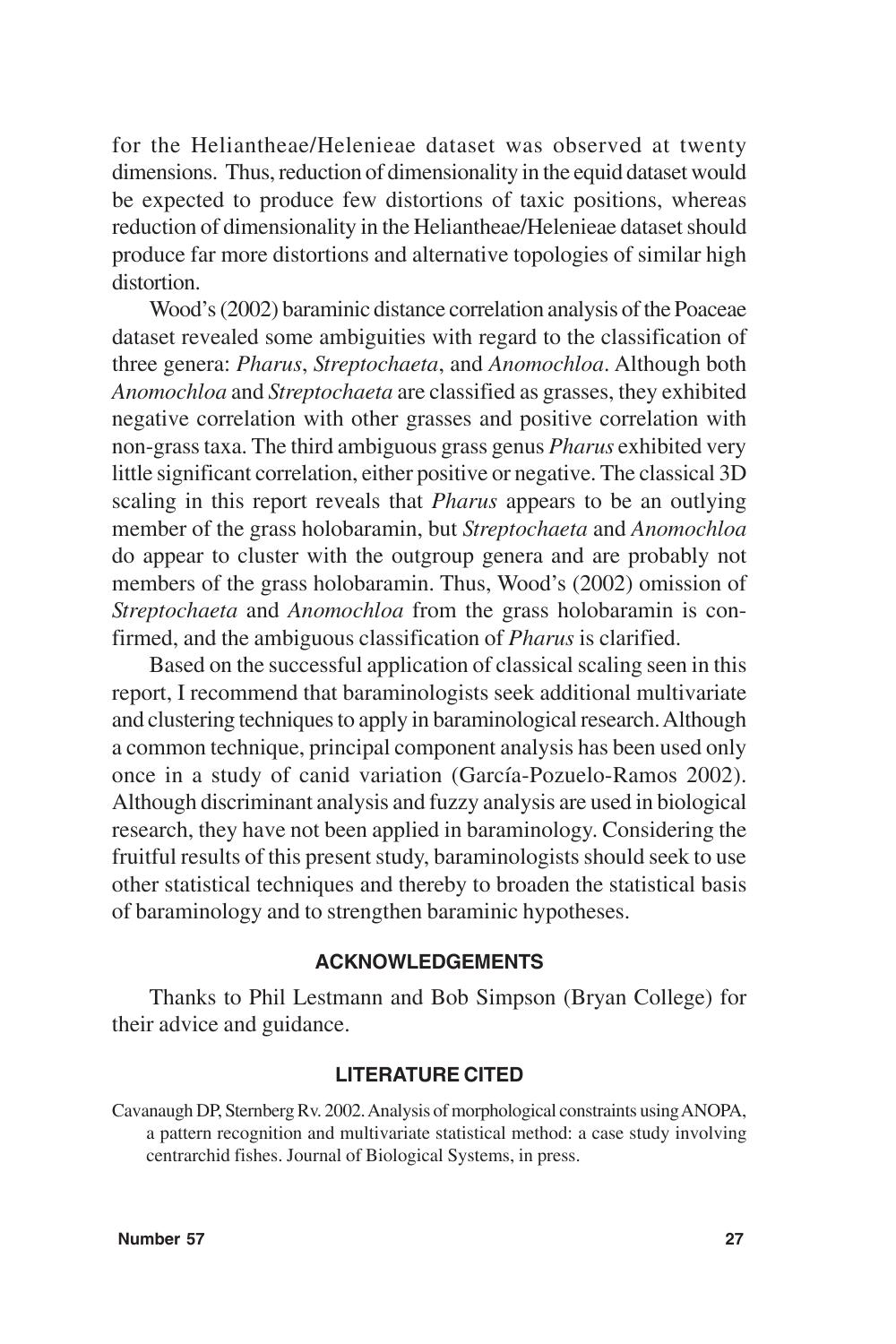- Cavanaugh DP, Wood TC. 2002. A Baraminological Analysis of the tribe Heliantheae *sensu lato* (Asteraceae) using Analysis of Pattern (ANOPA). Occasional Papers of the Baraminology Study Group 1:1-11.
- Cavanaugh DP, Wood TC, Wise KP. 2003. Fossil equidae: a monobaraminic, stratomorphic series. In: Ivey RL, editor. Proceedings of the Fifth International Conference on Creationism. Pittsburgh: Creation Science Fellowship, p 143-153.
- Cox TF, Cox MAA. 1994. Multidimensional Scaling. NY: Chapman & Hall.
- Evander R. 1989. Phylogeny of the family Equidae. In: Prothero DR, Schoch RM, editors. The Evolution of Perissodactyls. NY: Oxford University Press, p 109- 127.
- García-Pozuelo-Ramos C. 2002. Variability of skull shape in the domestic dog and its implications for variability in other mammals and humans since the Flood. Crestion Research Society Quarterly 39:15-20.
- Gower JC, Legendre P. 1986. Metric and Euclidean properties of dissimilarity coefficients. Journal of Classification 3:5-48.
- Karis PO. 1993. *Heliantheae* sensu lato (*Asteraceae*), clades and classification. Plant Systematics and Evolution 188:139-195.
- Kenkel NC, Orlóci L. 1986. Applying metric and nonmetric multidimensional scaling to ecological studies: some new results. Ecology 67:919-928.
- Marsh FL. 1947. Evolution, Creation, and Science. Washington DC: Review and Herald Publishing Association.
- Ramsay JO. 1982. Some statistical approaches to multidimensional scaling data. Journal of the Royal Statistical Society Series A 145:285-312.
- Robinson DA. 1997. A mitochondrial DNA analysis of the Testudine apobaramin. Creation Research Society Quarterly 33:262-272.
- Robinson DA, Cavanaugh DP. 1998a. Evidence for a holobaraminic origin of the cats. Creation Research Society Quarterly 35:2-14.
- Robinson DA, Cavanaugh DP. 1998b. A quantative approach to baraminology with examples from Catarrhine primates. Creation Research Society Quarterly 34:196- 208.
- Scherer S, editor. 1993. Typen des Lebens. Berlin: Pascal-Verlag.
- Scherer S. 1998. Basic types of life: evidence of design from taxonomy? In: Dembski WA, editor. Mere Creation. Downers Grove, IL: InterVarsity Press.
- Thioulouse J, Chessel D, Dolédec S, Olivier J-M. 1997. ADE-4: a multivariate analysis and graphical display software. Statistics and Computing 7:75-83.
- Venables WN, Ripley BD. 1997. Modern Applied Statistics with S-PLUS. NY: Springer-Verlag.
- Wise KP. 1992. Practical Baraminology. Creation Ex Nihilo Technical Journal 6:122- 137.
- Wood TC. 2002. A baraminology tutorial with examples from the grasses (Poaceae). Creation Ex Nihilo Technical Journal 16:15-25.